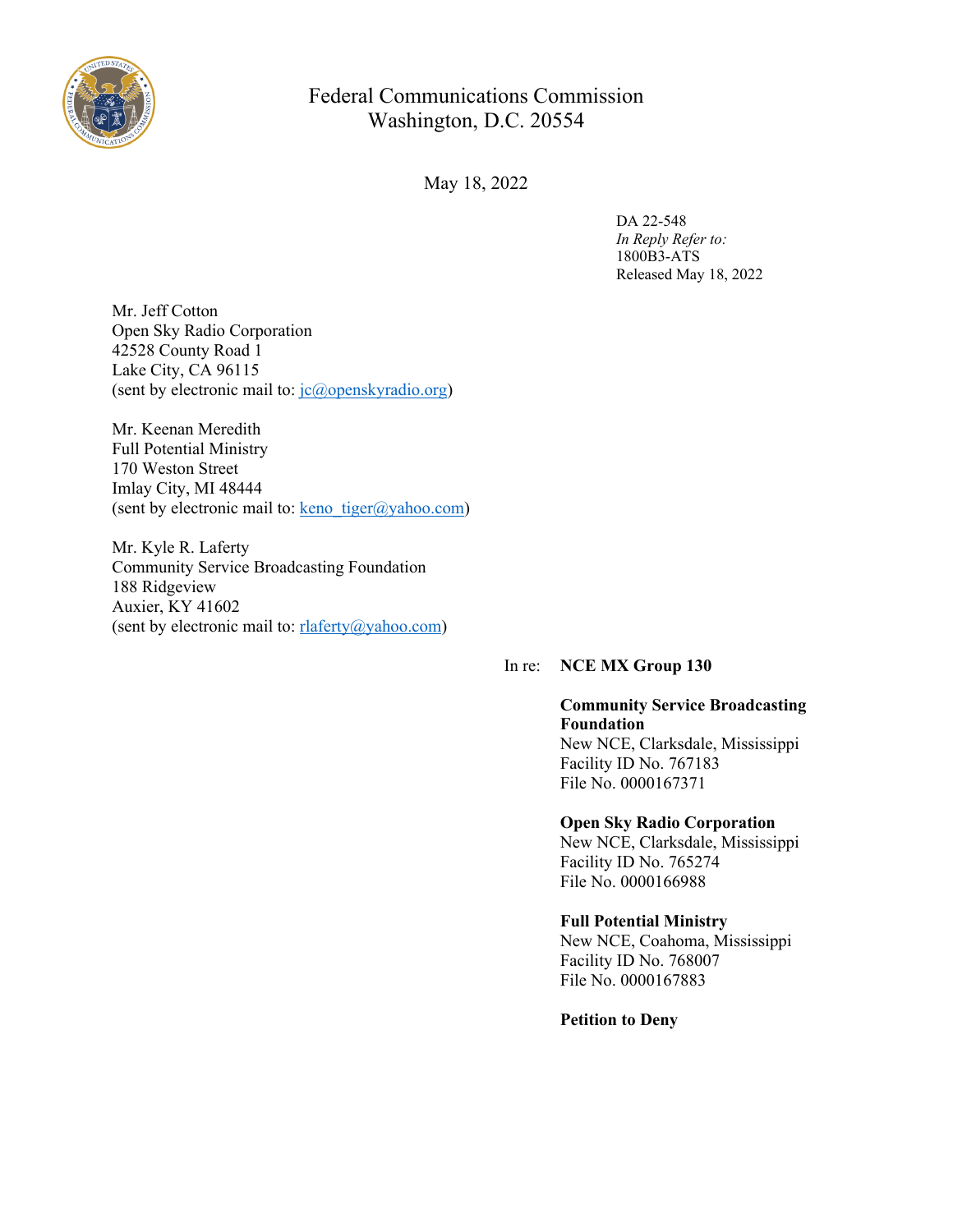Dear Mr. Cotton, Mr. Meredith, and Mr. Laferty,

We have before us three mutually exclusive applications filed by Community Service Broadcasting Foundation (CSBF), Open Sky Radio Corporation (OSRC), and Full Potential Ministry (FPM) for construction permits for new noncommercial educational (NCE) FM stations in various communities in Mississippi, which the Media Bureau (Bureau) designated as NCE MX Group 130.<sup>1</sup> The Bureau identified the FPM Application as the tentative selectee of the group.<sup>2</sup> We also have before us the Petition to Deny (Petition) the FPM Application filed by OSRC.<sup>3</sup> For the reasons set forth below, we grant the Petition, rescind our tentative selection of the FPM Application, and identify the OSRC Application as the new tentative selectee of NCE MX Group 130.

*Background*. The subject applications were filed during the 2021 NCE filing window, which was open from November 2, 2021, until November 9, 2021.<sup>4</sup> In the *Third Fair Distribution Order*, the Bureau conducted a fair distribution analysis pursuant to section 307(b) of the Communications Act of 1934, as amended (Act),<sup>5</sup> determined that both the OSRC Application and the FPM Application were eligible for a fair distribution preference, and because the FPM Application's proposed second NCE service exceeded the OSRC Application's second NCE service by more than 5,000 people, identified the FPM Application as the tentative selectee of NCE MX Group 130.<sup>6</sup>

In the Petition, OSRC argues that the Bureau improperly relied on a revised fair distribution document that FPM provided after the close of the window. OSRC notes that the document originally attached to the FPM Application did not include population numbers.<sup>7</sup> OSRC also notes that on November 12, 2021, after the close of the window, the Bureau staff uploaded to the FPM Application a revised document containing population figures.<sup>8</sup> OSRC argues that in the 2007 NCE filing window, the

<sup>2</sup> *Threshold Fair Distribution Analysis of 16 Groups of Mutually Exclusive Applications for Permits to Construct New Noncommercial Educational FM Stations*, Memorandum Opinion and Order, DA 22-356 at 6-7, para. 19 (MB Apr. 4, 2022) (*Third Fair Distribution Order*). NCE MX Group 130 originally included a fourth application filed by Elijah Radio (ER). *See* File No. 0000167031. Following the adoption of the *Third Fair Distribution Order*, ER filed an amendment that resolved its application's mutual exclusivities and rendered it a singleton.

3 Pleading File No. 0000189644 (filed Apr. 23, 2022).

<sup>4</sup> *Media Bureau Announces NCE FM New Station Application Filing Window; Window Open from November 2, 2021, to November 9, 2021*, MB Docket No. 20-343, Public Notice, 36 FCC Rcd 7449 (MB 2021).

<sup>5</sup> *See Third Fair Distribution Order* at 2-3, paras. 3-6.

6 *Id*. at 6-7, para. 19.

7 Petition at 1-2. *See also* FPM Application at Attachment "First-Second Service Population Served.docx". This document stated: First Service Population Served (White Area) = First & Second Service Population Served (White + Gray Area) = Total Population =  $72446$  (Ten Percent of Population = ) Total Area =

8 Petition at 2-3. *See also* FPM Application at Attachment "167883 First-Second Service Population Served.pdf". This document stated:

First Service Population Served (White Area) =  $0$ First & Second Service Population Served (White + Gray Area) =  $26425$ 

<sup>1</sup> *Media Bureau Identifies Groups of Mutually Exclusive Applications Submitted in the November 2021, Filing Window for New Noncommercial Education Stations; Opens Window to Accept Settlements and Technical Amendments*, MB Docket No. 20-343, Public Notice, DA 21-1476 (MB Nov. 29, 2021); *see also* File Nos. 0000167371 (CSBF Application), 0000166988 (OSRC Application), and 0000167883 (FPM Application).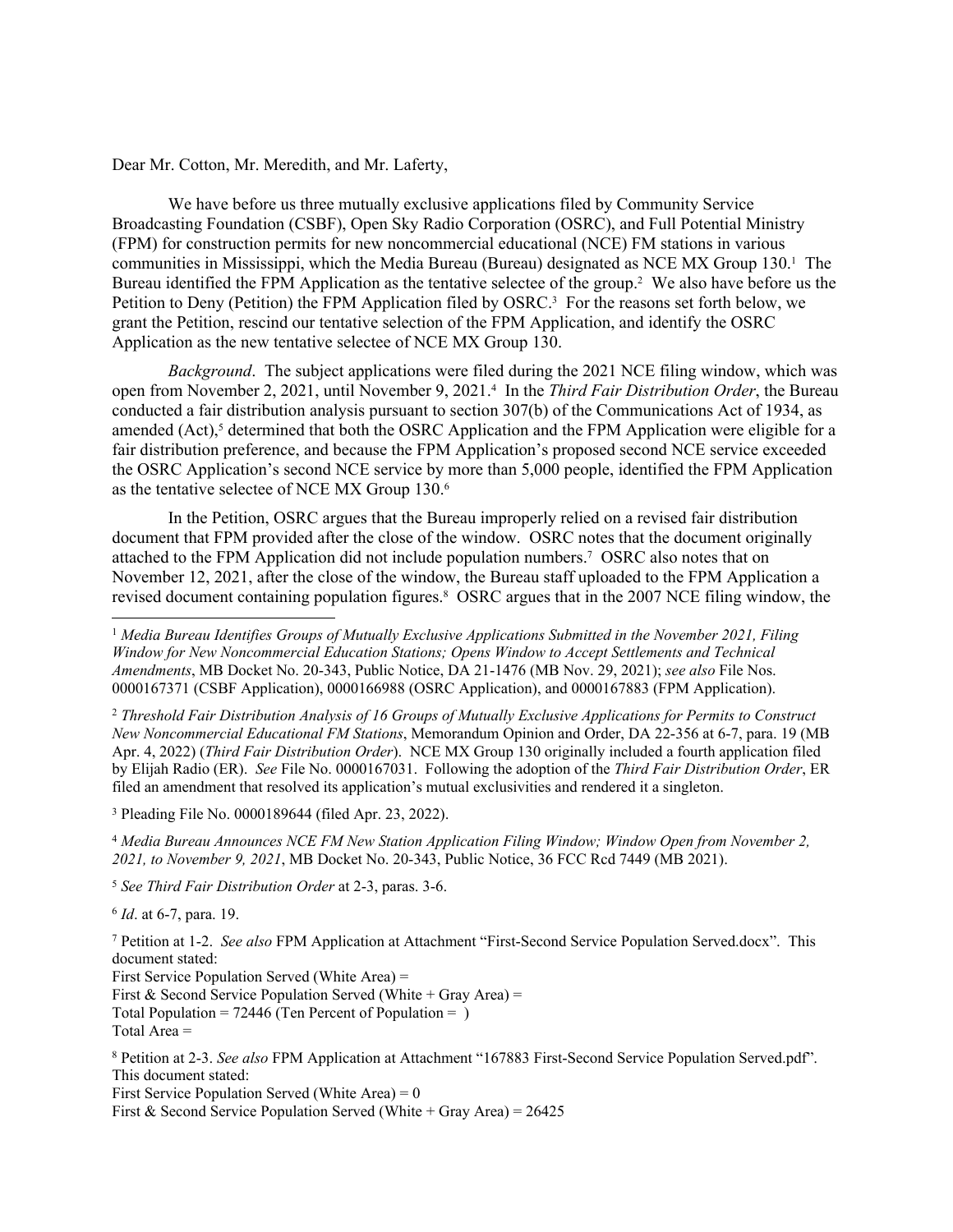Bureau consistently rejected fair distribution claims where population numbers were missing,<sup>9</sup> and that the filing instructions for the 2021 NCE Filing Window stated that any supporting documents must be filed prior to the close of the filing window.<sup>10</sup> Accordingly, OSRC argues that the Bureau should reject FPM's fair distribution claim and declare the OSRC Application the tentative selectee of NCE MX Group 130. FPM did not file an opposition to the Petition.<sup>11</sup>

*Discussion.* Pursuant to section 309(d) of the Act,<sup>12</sup> petitions to deny and informal objections must provide properly supported allegations of fact that, if true, would establish a substantial and material question of fact that grant of the application would be *prima facie* inconsistent with the public interest.<sup>13</sup>

After the close of the filing window, the Bureau staff received an email from FPM's engineer stating that he had experienced problems with the LMS filing system, and asked to replace the original fair distribution exhibit with a revised one.<sup>14</sup> The Bureau staff misconstrued this email as suggesting that LMS had not accepted the original fair distribution exhibit. However, LMS had in fact accepted this exhibit, which was missing several population figures, and it is clear that FPM simply uploaded the incorrect attachment. "The Commission and the Bureau have consistently rejected similar post-window amendments, which claim, for the first time, a fair distribution preference, or which attempt to correct population figures."15 We therefore agree with OSRC that the *Third Fair Distribution Order* erred in relying on FPM's post-window revised population exhibit. Accordingly, we grant the Petition and rescind our tentative selection of the FPM Application.

We will therefore conduct a new fair distribution analysis. NCE MX Group 130 currently consists of three applications to serve different communities in Mississippi. CSBF and OSRC each proposes to serve Clarksdale; and FPM proposes to serve Coahoma. OSRC and FPM each asserts that it is eligible for a fair distribution preference.16 CSBF does not and is therefore eliminated. Additionally,

<sup>11</sup> *See* 47 CFR § 1.45(b) (oppositions must be filed with 10 days of a petition to deny).

<sup>12</sup> 47 U.S.C. § 309(d).

<sup>13</sup> *See, e.g*., *WWOR-TV, Inc*., Memorandum Opinion and Order, 6 FCC Rcd 193, 197 n.10 (1990), *aff'd sub nom. Garden State Broad. L.P. v. FCC*, 996 F. 2d 386 (D.C. Cir. 1993), *rehearing denied* (Sep. 10, 1993); *Gencom, Inc. v. FCC*, 832 F.2d 171, 181 (D.C. Cir. 1987); *Area Christian Television, Inc*., Memorandum Opinion and Order, 60 RR 2d 862, 864, para. 6 (1986) (petitions to deny and informal objections must contain adequate and specific factual allegations sufficient to warrant the relief requested).

<sup>14</sup> Email from Ed Czelada to Rodolfo Bonacci, Audio Division, FCC Media Bureau (Nov. 10, 2021, 4:29 PM).

<sup>15</sup> *Comparative Consideration of Seven Groups of Mutually Exclusive Applications for Permits to Construct New Noncommercial Educational FM Stations*, Memorandum Opinion and Order, 30 FCC Rcd 5161, 5170, paras. 26-27 (2015); *compare Threshold Fair Distribution Analysis of 13 Groups of Mutually Exclusive Applications for Permits to Construct New Noncommercial Educational FM Stations*, Memorandum Opinion and Order, DA 22-477 at n.38 (MB May 2, 2022) (Bureau affords applicant whose attachments were corrupted opportunity to provide supporting documents).

<sup>16</sup> See OSRC Application and FPM Application, Fair Distribution of Service Section, and associated exhibits. . OSRC's 60 dBu contour encompasses 19,479 people, and its claimed combined first and second NCE service is

Total Population =  $61257$  (Ten Percent of Population =  $6125$ )

Total Area  $= 5058$ 

<sup>9</sup> Petition at 3, note 9 (citations omitted).

<sup>10</sup> Petition at 5 (citing *Media Bureau Announces NCE FM New Station Filing Procedures and Requirements for November 2-9, 2021 Window*, MB Docket No. 20-343, Public Notice, 36 FCC Rcd 11458 (MB 2021)).